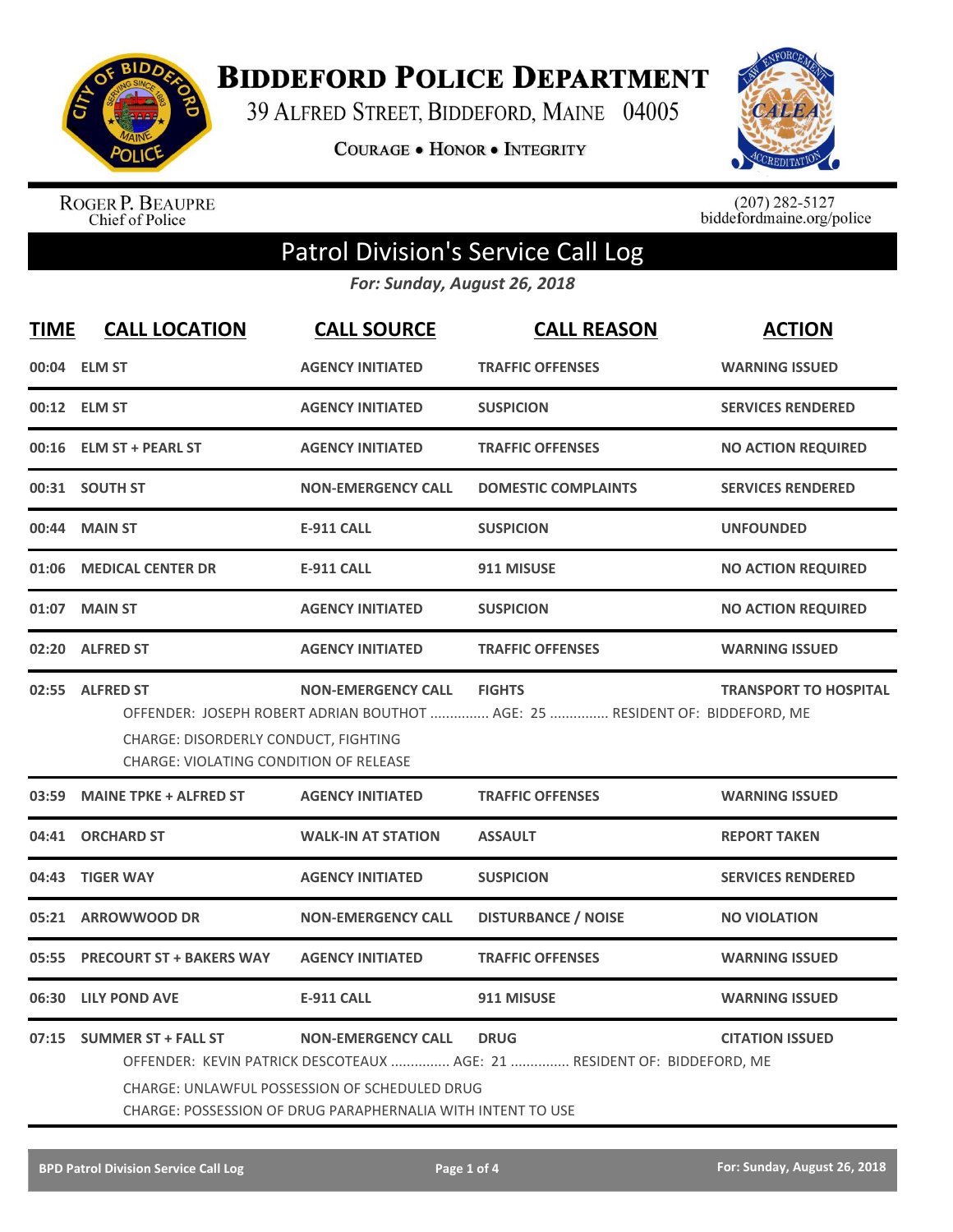## **TIME CALL LOCATION CALL SOURCE CALL REASON ACTION**

**CITATION ISSUED**

| 08:28 ALFRED ST | <b>AGENCY INITIATED</b> | <b>DRUG</b> |
|-----------------|-------------------------|-------------|

OFFENDER: DUSTIN W JONES ............... AGE: 21 ............... RESIDENT OF: WELLS, ME

### CHARGE: UNLAWFUL POSSESSION OF SCHEDULED DRUG

| 09:06 ALFRED ST                | <b>NON-EMERGENCY CALL</b> | <b>COURT ORDERED CHECK IN</b>      | <b>NO ACTION REQUIRED</b>    |
|--------------------------------|---------------------------|------------------------------------|------------------------------|
| 09:13 ALFRED ST                | <b>WALK-IN AT STATION</b> | <b>COURT ORDERED CHECK IN</b>      | <b>NO VIOLATION</b>          |
| 10:11 BOULDER WAY              | <b>NON-EMERGENCY CALL</b> | <b>ARTICLES LOST/FOUND</b>         | <b>SERVICES RENDERED</b>     |
| 10:39 MAIN ST                  | <b>E-911 CALL</b>         | 911 MISUSE                         | <b>NO ACTION REQUIRED</b>    |
| 10:51 ELM ST                   | <b>NON-EMERGENCY CALL</b> | <b>SUSPICION</b>                   | <b>SERVICES RENDERED</b>     |
| 10:57 GUINEA RD + OAK RIDGE RD | <b>AGENCY INITIATED</b>   | <b>TRAFFIC DETAIL</b>              | <b>SERVICES RENDERED</b>     |
| 11:09 BACON ST                 | <b>NON-EMERGENCY CALL</b> | <b>BURGLARY OF A MOTOR VEHICLE</b> | <b>REPORT TAKEN</b>          |
| 11:11 GUINEA RD                | <b>AGENCY INITIATED</b>   | <b>TRAFFIC OFFENSES</b>            | <b>WARNING ISSUED</b>        |
| <b>11:51 FORTUNES ROCKS RD</b> | <b>AGENCY INITIATED</b>   | <b>PARKING COMPLAINT</b>           | <b>SERVICES RENDERED</b>     |
| 12:00 CUTTS ST                 | <b>WALK-IN AT STATION</b> | <b>THEFT</b>                       | <b>CIVIL COMPLAINT</b>       |
| 12:37 ALFRED ST                | <b>WALK-IN AT STATION</b> | <b>HARASSMENT</b>                  | <b>UNFOUNDED</b>             |
| 12:55 GREEN ST                 | <b>AGENCY INITIATED</b>   | <b>PARKING COMPLAINT</b>           | <b>PARKING TICKET ISSUED</b> |
| 13:28 ALFRED ST                | <b>NON-EMERGENCY CALL</b> | <b>MENTAL ILLNESS CASES</b>        | <b>SERVICES RENDERED</b>     |
| 13:36 BRIDGE RD                | <b>NON-EMERGENCY CALL</b> | <b>PARKING COMPLAINT</b>           | <b>SERVICES RENDERED</b>     |
| 13:42 MEDICAL CENTER DR        | <b>NON-EMERGENCY CALL</b> | <b>MENTAL ILLNESS CASES</b>        | <b>SERVICES RENDERED</b>     |
| 14:46 JEFFERSON ST             | <b>NON-EMERGENCY CALL</b> | <b>SUSPICION</b>                   | <b>SERVICES RENDERED</b>     |
| 14:54 SUMMER ST + FALL ST      | <b>NON-EMERGENCY CALL</b> | <b>CHECK WELFARE</b>               | <b>NO ACTION REQUIRED</b>    |
| 15:56 POOL ST                  | <b>AGENCY INITIATED</b>   | <b>PAPERWORK</b>                   | <b>PAPERWORK SERVED</b>      |
| 16:26 JEFFERSON ST + ADAMS ST  | <b>WALK-IN AT STATION</b> | <b>CHECK WELFARE</b>               | <b>SERVICES RENDERED</b>     |
| 16:27 HILL ST                  | E-911 CALL                | 911 MISUSE                         | <b>NEGATIVE CONTACT</b>      |
| <b>16:32 ALEXANDER DR</b>      | <b>NON-EMERGENCY CALL</b> | <b>THEFT</b>                       | <b>SERVICES RENDERED</b>     |
| 16:41 HILL ST                  | <b>AGENCY INITIATED</b>   | <b>PAPERWORK</b>                   | <b>PAPERWORK NOT SERVED</b>  |
| 17:25 BRADBURY ST              | <b>NON-EMERGENCY CALL</b> | <b>DOMESTIC COMPLAINTS</b>         | <b>REPORT TAKEN</b>          |
| 17:26 ALFRED ST                | <b>NON-EMERGENCY CALL</b> | <b>ALL OTHER</b>                   | <b>SERVICES RENDERED</b>     |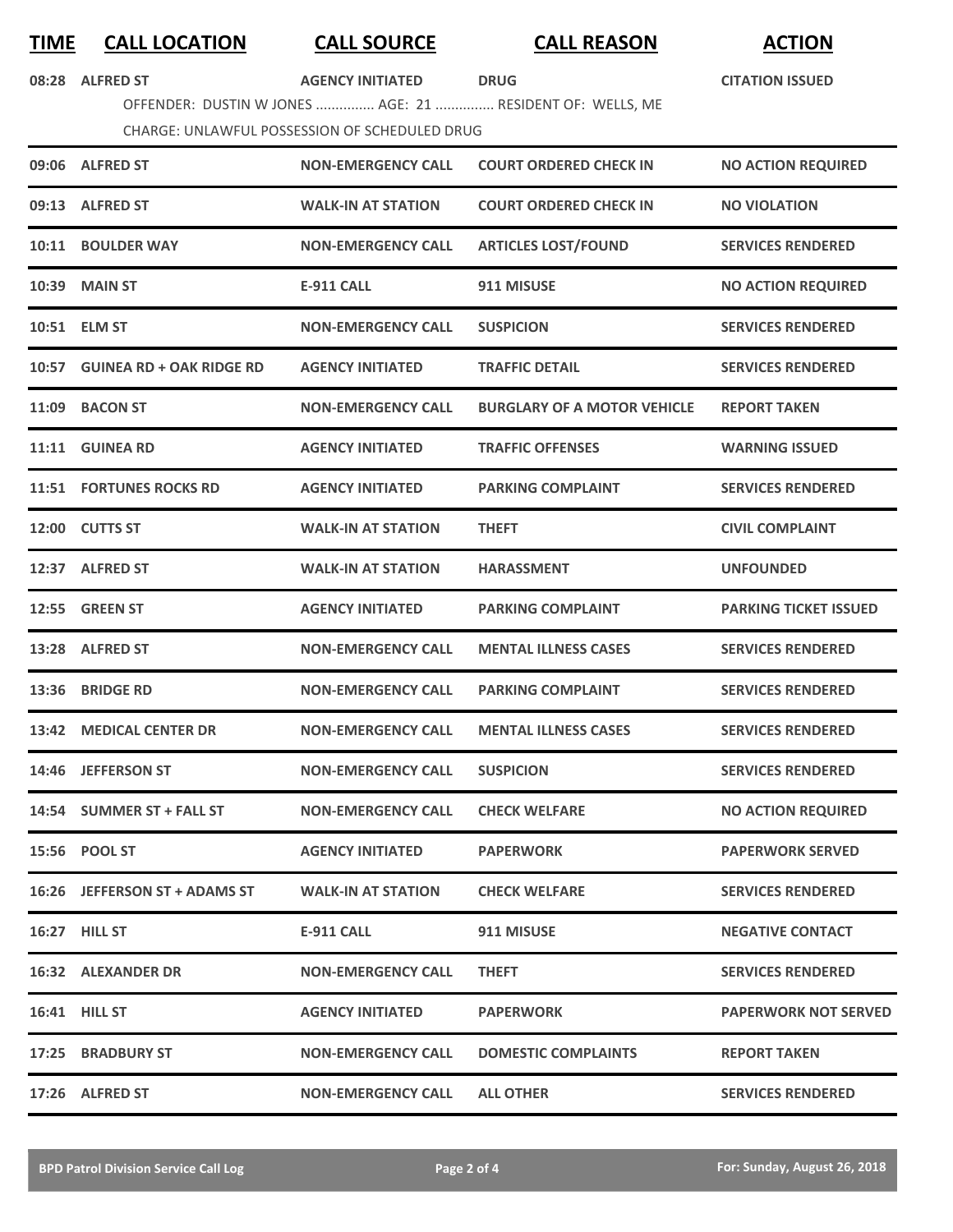| <b>TIME</b> | <b>CALL LOCATION</b>                                                                                                         | <b>CALL SOURCE</b>                                                          | <b>CALL REASON</b>                                                                            | <b>ACTION</b>                |
|-------------|------------------------------------------------------------------------------------------------------------------------------|-----------------------------------------------------------------------------|-----------------------------------------------------------------------------------------------|------------------------------|
|             | 17:41 LINCOLN ST                                                                                                             | <b>E-911 CALL</b>                                                           | 911 MISUSE                                                                                    | <b>CALL TRANSFERRED</b>      |
|             | 17:51 ALFRED ST                                                                                                              | <b>WALK-IN AT STATION</b>                                                   | <b>CRIM THREAT / TERRORIZING</b>                                                              | <b>UNFOUNDED</b>             |
|             | 18:11 ALFRED ST                                                                                                              | <b>RADIO</b>                                                                | <b>PAPERWORK</b>                                                                              | <b>PAPERWORK SERVED</b>      |
|             | 18:12 WASHINGTON ST + MAIN ST<br><b>CHARGE: VIOLATING CONDITION OF RELEASE</b><br><b>CHARGE: BURGLARY OF A MOTOR VEHICLE</b> | <b>AGENCY INITIATED</b><br>CHARGE: THEFT BY UNAUTHORIZED TAKING OR TRANSFER | <b>PRISONER PROCESS</b><br>OFFENDER: ROBERT ANTHONY ROUX  AGE: 22  RESIDENT OF: BIDDEFORD, ME | <b>ARREST(S) MADE</b>        |
|             | 18:15 HILLS BEACH RD                                                                                                         | <b>NON-EMERGENCY CALL</b>                                                   | <b>PARKING COMPLAINT</b>                                                                      | <b>NO ACTION REQUIRED</b>    |
|             | 18:26 SULLIVAN ST + CHAPEL ST                                                                                                | <b>NON-EMERGENCY CALL</b>                                                   | <b>SUSPICION</b>                                                                              | <b>SERVICES RENDERED</b>     |
|             | 18:27 MAIN ST                                                                                                                | <b>AGENCY INITIATED</b>                                                     | <b>PARKING COMPLAINT</b>                                                                      | <b>VEHICLE TOWED</b>         |
|             | 18:30 ALFRED ST                                                                                                              | <b>NON-EMERGENCY CALL</b>                                                   | <b>COURT ORDERED CHECK IN</b>                                                                 | <b>NO VIOLATION</b>          |
|             | 18:43 LINCOLN ST                                                                                                             | <b>E-911 CALL</b>                                                           | 911 MISUSE                                                                                    | <b>NO ACTION REQUIRED</b>    |
| 19:02       | <b>JEFFERSON ST</b>                                                                                                          | <b>E-911 CALL</b>                                                           | 911 MISUSE                                                                                    | <b>NEGATIVE CONTACT</b>      |
|             | 19:31 FRANKLIN ST                                                                                                            | <b>AGENCY INITIATED</b>                                                     | <b>CHECK WELFARE</b>                                                                          | <b>TRANSPORT TO HOSPITAL</b> |
|             | 19:32 GUINEA RD                                                                                                              | <b>NON-EMERGENCY CALL</b>                                                   | <b>FRAUD (INSUFFICIENT FUNDS)</b>                                                             | <b>REPORT TAKEN</b>          |
|             | <b>19:48 MAIN ST</b>                                                                                                         | <b>NON-EMERGENCY CALL</b>                                                   | <b>SUSPICION</b>                                                                              | <b>SERVICES RENDERED</b>     |
|             | 20:19 ELM ST                                                                                                                 | <b>NON-EMERGENCY CALL</b>                                                   | <b>SUSPICION</b>                                                                              | <b>SERVICES RENDERED</b>     |
|             | 20:30 GODBOUT WAY                                                                                                            | <b>NON-EMERGENCY CALL</b>                                                   | <b>TRESPASSING</b>                                                                            | <b>SERVICES RENDERED</b>     |
|             | 20:37 CROSS ST                                                                                                               | <b>NON-EMERGENCY CALL</b>                                                   | <b>HARASSMENT</b>                                                                             | <b>SERVICES RENDERED</b>     |
|             | 21:12 ELM ST + PRECOURT ST                                                                                                   | <b>NON-EMERGENCY CALL</b>                                                   | <b>TRAFFIC OFFENSES</b>                                                                       | <b>SERVICES RENDERED</b>     |
|             | 21:18 MARBLEHEAD LN                                                                                                          | <b>AGENCY INITIATED</b>                                                     | <b>SUSPICION</b>                                                                              | <b>SERVICES RENDERED</b>     |
|             | 22:01 ALFRED ST                                                                                                              | <b>E-911 CALL</b>                                                           | 911 MISUSE                                                                                    | <b>NO ACTION REQUIRED</b>    |
| 22:26       | <b>MAIN ST</b>                                                                                                               | <b>NON-EMERGENCY CALL</b>                                                   | <b>DISTURBANCE / NOISE</b>                                                                    | <b>SERVICES RENDERED</b>     |
|             | 22:33 MASON ST + BRADBURY ST                                                                                                 | <b>NON-EMERGENCY CALL</b>                                                   | <b>ANIMAL COMPLAINT</b>                                                                       | <b>NO ACTION REQUIRED</b>    |
|             | 22:48 SOUTH ST                                                                                                               | <b>NON-EMERGENCY CALL</b>                                                   | <b>DISTURBANCE / NOISE</b>                                                                    | <b>UNFOUNDED</b>             |
|             | 22:55 POOL ST                                                                                                                | <b>NON-EMERGENCY CALL</b>                                                   | <b>ARTICLES LOST/FOUND</b>                                                                    | <b>REPORT TAKEN</b>          |
|             | 23:17 ELM ST                                                                                                                 | <b>AGENCY INITIATED</b>                                                     | <b>TRAFFIC OFFENSES</b>                                                                       | <b>WARNING ISSUED</b>        |